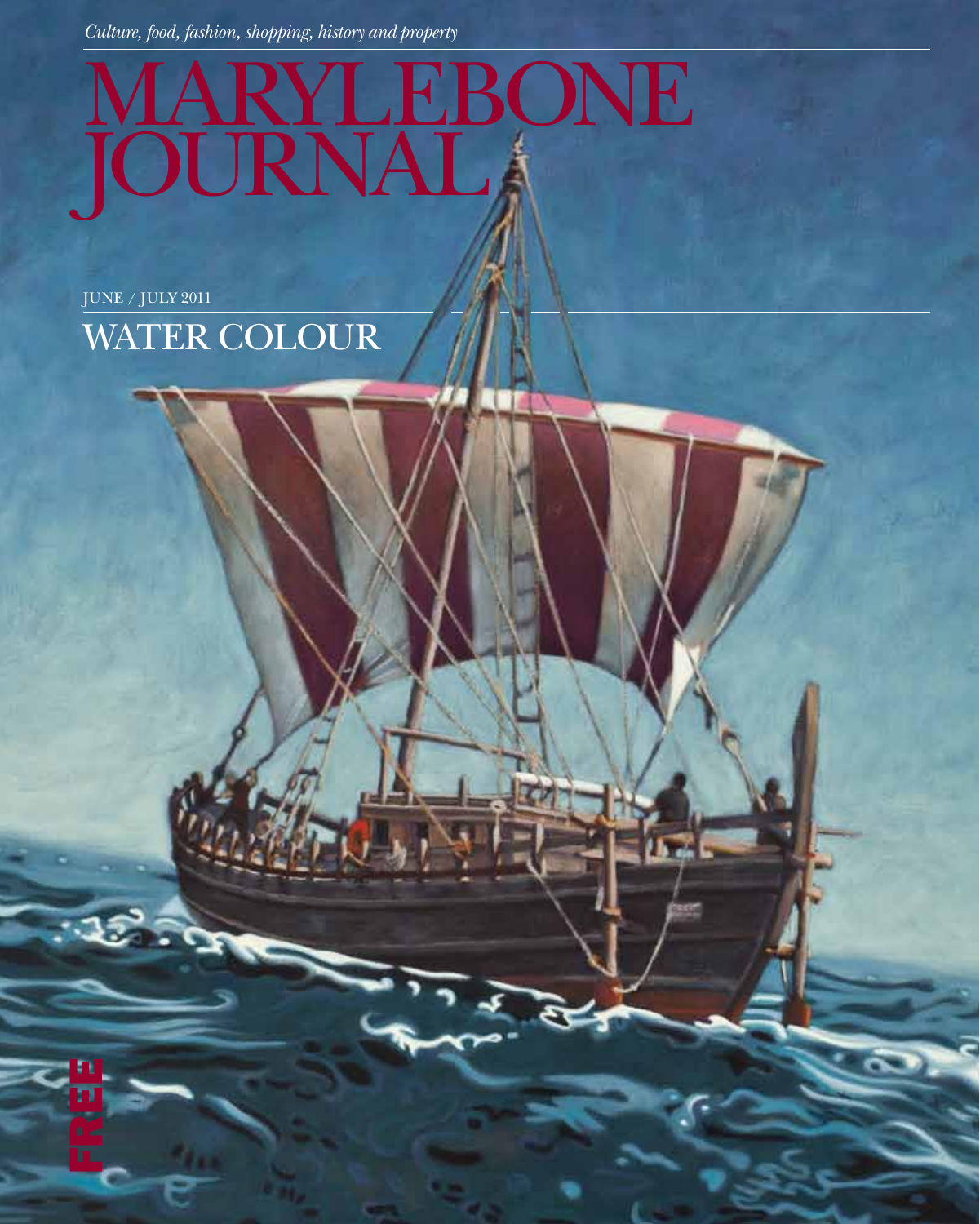## **WATER MUSIC**





Water is a handy substance made from two parts hydrogen and one part oxygen. It covers well over half the Earth's surface and a human body needs around two litres of the stuff per day. When the summer skies open up to dump quantities of raindrops on us unsuspecting Londoners, it's easy to forget that in some parts of the world this lifegiving liquid – especially the clean, fresh kind – is in notably short supply.

For LA-based artist Danielle Eubank, though, water is constantly in the thoughts. Known for her contemplative waterscapes, Danielle says her affinity is thanks to a california upbringing. "I grew up on the coast, so I've always had a very close relationship with water, and of course water is a very important topic in california. It's always on people's minds." In spite of its extensive coastline, shortages are common throughout the state, so residents get plenty of experience in water rationing. "Talking about water, conservation and the environment is permanently ingrained in the culture where I'm from."

She's enjoyed an exceptional opportunity to appreciate the stuff at close range over the past two years, having served as expedition artist for an unusual sea voyage. Inspired by the claim of the ancient Greek historian Herodotus that a group of Phoenician mariners were the first to achieve a circumnavigation of Africa in 600Bc, former British Royal Navy officer Philip Beale set out to recreate their sailing vessel and journey. As captain of Phoenicia, he invited Danielle to join the adventure.

The 20,000 mile voyage started in Syria in August 2008, continued through the Suez canal, around the cape of Good Hope, through the Straits of Gibraltar, and ended back in Syria in October 2010. Danielle's role was similar to that of an artist in residence, although the residence in question was in constant motion.

The capacity of the boat was about 16, but at any given time there were around a dozen individuals on board. Danielle's tours of duty lasted about three weeks at a stretch, and in addition to recording and visually describing the journey she also served as crew member and adhered to the shift system of four hours on, four hours off, four hours on, six hours off and six hours on. At the outset, the list of potential challenges ranged from piracy in the notorious Gulf of Aden to rough seas along the devastating Skeleton coast, not to mention day-to-day trials like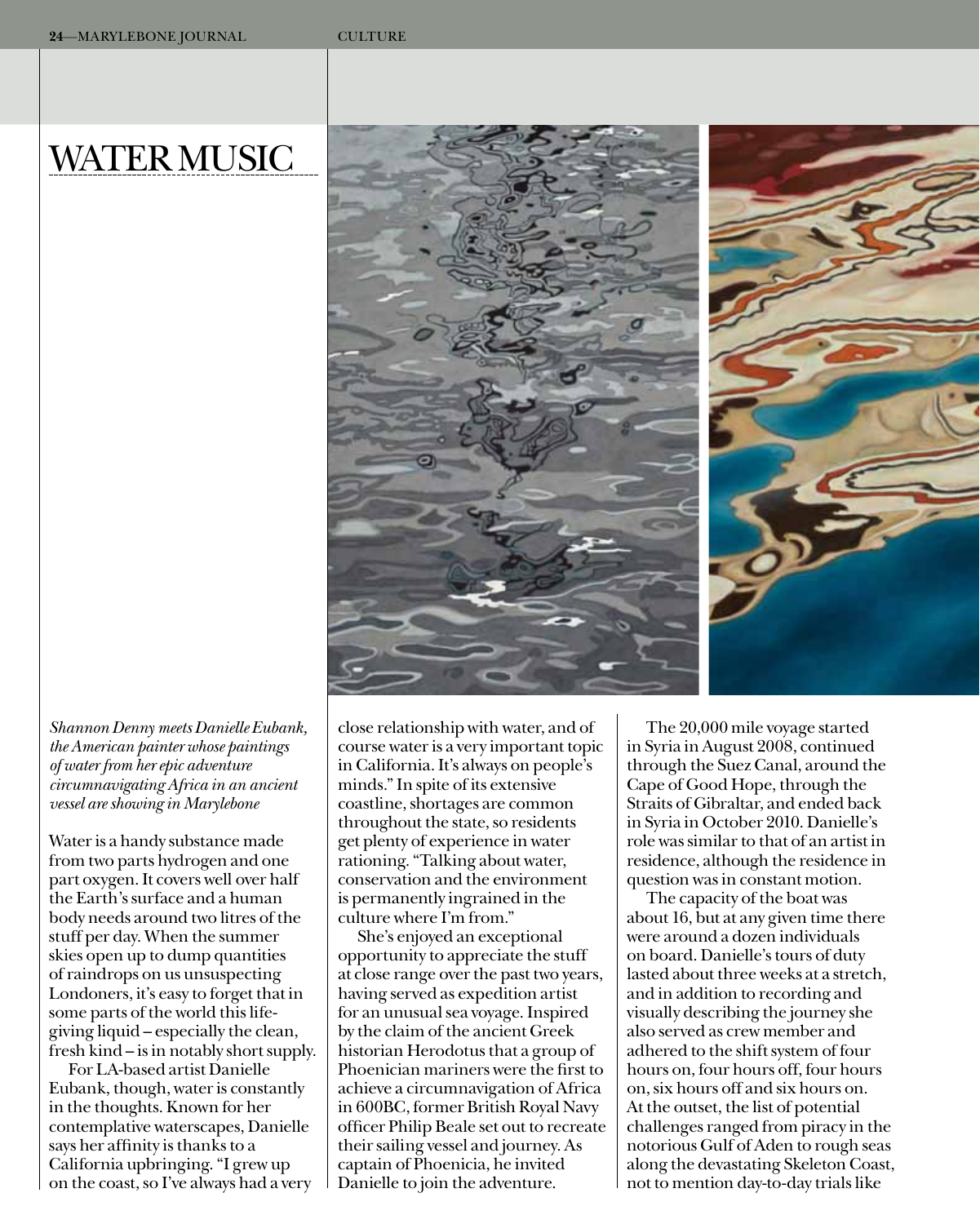



## **LINKS**

Danielle Eubank: Phoenicia *6 – 24 July* 

Thompson's Gallery *15 New Cavendish Street 020 7935 3595 thompsonsgallery.co.uk*

seasickness, the absence of loos and a lack of refrigeration. "I like to think of it as camping with 11 other people that you don't know – and you're not allowed to leave the campsite," she laughs. "I find it immensely enjoyable."

Danielle also had to navigate the tricky question of how to actually accomplish her job as an artist while at sea. "I tried painting on the boat, but it proved to be technically and physically impossible," she says. "canvas is essentially sailcloth, so if you're sitting on the foredeck with a big sail in your lap, that doesn't work so well on a sailboat. And the second thing is it's quite narrow and people are walking around everywhere, so I was very conscious of being in people's way with tubes of cobalt blue and things."

constant sketching and taking "a million photos" became Danielle's onboard method. She then returned to her LA studio with these records to complete canvases measuring up to five feet by six feet in order to capture the personality of the water she observed off the shores of Syria, Mozambique, South Africa, Gibraltar and Tunisia, including the Indian Ocean and the Mediterranean Sea.

For anyone who has tried to artistically depict a fixed object while working on dry land, you can only imagine the difficulty in Danielle's unique line of work. "You're on a moving object trying to capture another moving object," she affirms. "You're tilting and yawing as well. There's a lot of movement going on. It isn't like modern boats or gigantic yachts where you're cutting through the water. It's more like rocking in your mother's arms while she's skipping rope!" she laughs.

Nevertheless, the artist seems to have handled all these obstacles with abundant skill. "Her paintings